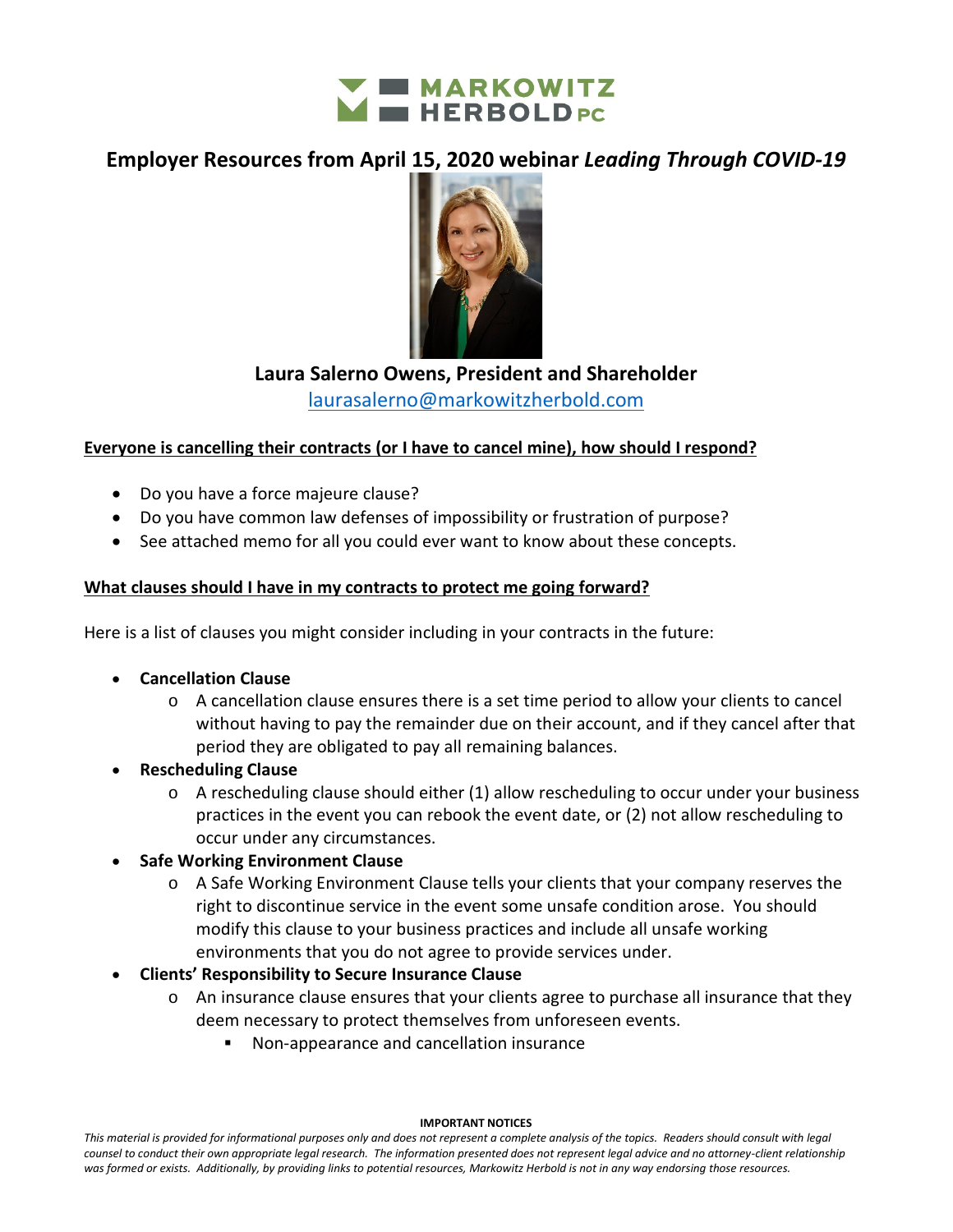## • **Indemnification Clause**

- o Indemnification clauses address the duty to compensate and defend for losses incurred. For service professionals, you want to ensure this clause involves losses incurred by you as the Company for any unforeseen third-party claims.
- **Limitation of Liability**
	- o A limitation of liability clause limits liability under certain circumstances. This clause excludes indirect damages that may occur under a breach of contract, and also limits the maximum damages to the amount paid under the agreement.
- **Force Majeure Clause**
	- $\circ$  A force majeure clause should apply to each party to the agreement. These clauses specify the events which enable either party to declare a force majeure event, how a party should notify its counter-party about the occurrence, and the consequences after a force majeure event has occurred.
- **Failure of Company to Perform Services Clause**
	- o A failure to perform services clause ensures that your clients understand the procedure should you not be able to perform your services. It is important to allow your clients to agree to substitution of another professional and not require such substitution.
- **Inclement Weather Clause**
	- o An inclement weather clause relates to how your company will perform under certain weather conditions. This clause ensures to your clients that you will continue your service obligations unless the location or area is deemed unsafe weather-wise to perform your obligations.

## **Is it true independent contractors can apply for unemployment?**

Yes. As long as a person's unemployment is connected to the COVID-19 pandemic, temporary benefits can be made available to self-employed individuals, independent contractors, and "gig" economy employees. [State of Oregon Employment Department.](https://www.oregon.gov/employ/Documents/COVID-19%20OED%20Resources%20for%20Employers%20and%20Workers.pdf) This is new for many independent contractors. The Coronavirus Aid, Relief, and Economic Security (CARES) Act of 2020 was signed into law on March 27. The CARES Act allows payment of Federal Pandemic Unemployment Compensation (FPUC).<sup>[1]</sup>

They also will be eligible to receive the additional \$600 weekly Pandemic Unemployment Compensation. "The Employment Department is currently reviewing all the new April 10, 2020 federal legislation and will provide more information once [it] receives the required U.S. Department of Labor guidance so that [it] can carry out these changes as quickly as possible." Individuals should apply for

#### **IMPORTANT NOTICES**

<span id="page-1-0"></span><sup>[1]</sup> FPUC is a program that provides unemployment assistance to an employee in addition to other unemployment benefits he or she is eligible to receive. FPUC will be automatically paid if the employee receives normal unemployment insurance benefits and will be paid as a separate payment at the same time as the employee's other unemployment benefits. FPUC is payable for weeks claimed beginning Sunday, March 29, 2020 through the week ending July 25, 2020. The Oregon Employment Department has started issuing these payments to eligible individuals as of April 10, 2020.

Oregonians who are already eligible for regular Unemployment Insurance benefits and eligible for FPUC will receive two weekly payments; one for regular UI benefits, and an additional \$600 payment. Individuals will be receiving FPUC benefits using the same payment method as their regular UI benefits for the week. FPUC payments will be paid for each week someone is eligible from March 29, 2020 through the week ending July 25, 2020. The \$600 payments will be retroactive for those eligible for payments.

*This material is provided for informational purposes only and does not represent a complete analysis of the topics. Readers should consult with legal counsel to conduct their own appropriate legal research. The information presented does not represent legal advice and no attorney-client relationship was formed or exists. Additionally, by providing links to potential resources, Markowitz Herbold is not in any way endorsing those resources.*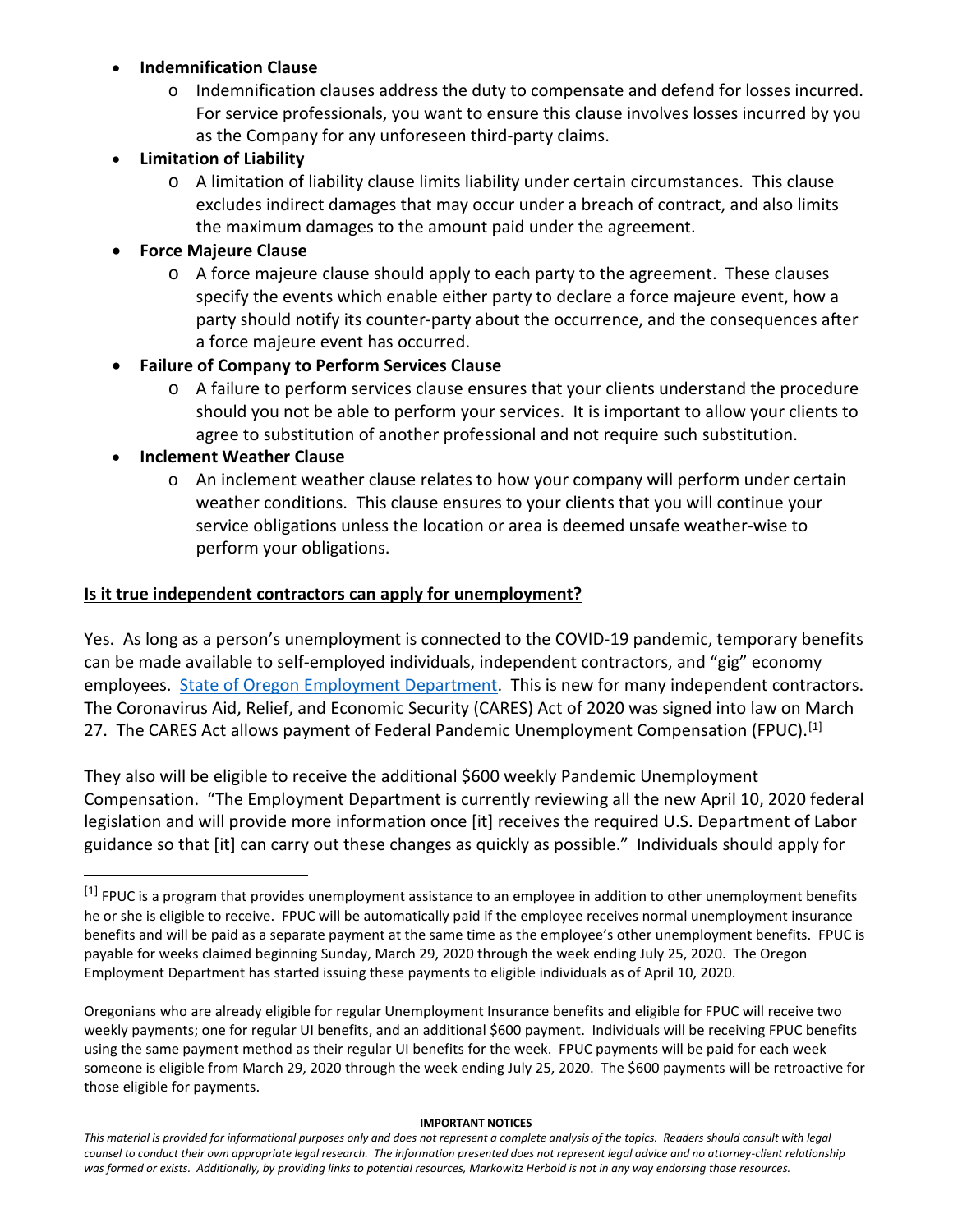these temporary new federal benefits through the Oregon Employment [Department's](https://secure.emp.state.or.us/ocs4/index.cfm?u=F20200311A102721B68861123.9417&lang=E) Online Claim [System.](https://secure.emp.state.or.us/ocs4/index.cfm?u=F20200311A102721B68861123.9417&lang=E)

## **Other potentially helpful resources for solopreneurs**

- The [Oregon Small Business Development Center Network](https://bizcenter.org/) has developed a [set of guidelines](https://climb.pcc.edu/blog/oregon-business-adversity-response-plan-regarding-covid-19#Summary) for small businesses to consider in not only this unprecedented situation created by COVID-19, but in any situation that may create significant impacts to your business operation. Topics: [Assumptions](https://climb.pcc.edu/blog/oregon-business-adversity-response-plan-regarding-covid-19#Assumptions)  [and Considerations,](https://climb.pcc.edu/blog/oregon-business-adversity-response-plan-regarding-covid-19#Assumptions) [Sales,](https://climb.pcc.edu/blog/oregon-business-adversity-response-plan-regarding-covid-19#sales) [Cash Flow,](https://climb.pcc.edu/blog/oregon-business-adversity-response-plan-regarding-covid-19#CashFlow) [Staffing,](https://climb.pcc.edu/blog/oregon-business-adversity-response-plan-regarding-covid-19#Staffing) [Operations,](https://climb.pcc.edu/blog/oregon-business-adversity-response-plan-regarding-covid-19#Operations) SBA Economic Injury Disaster Recovery Program [Tax Relief.](https://climb.pcc.edu/blog/oregon-business-adversity-response-plan-regarding-covid-19#TaxRelief)
- [Facebook](https://www.facebook.com/business/boost/grants) is offering \$100M in cash grants and ad credits to help during this challenging time.
- [Freelancers Relief Fund w](https://www.freelancersunion.org/resources/freelancers-relief-fund/)ill offer financial assistance of up to \$1,000 per freelance household to cover lost income and essential expenses not covered by government relief programs, including food/food supplies, utility payments, and cash assistance to cover income loss.
- [Google](https://www.blog.google/inside-google/company-announcements/commitment-support-small-businesses-and-crisis-response-covid-19/) made an \$800+ million commitment to support small- and medium-sized businesses, health organizations and governments, and health workers on the frontline of this global pandemic.
- The [Small Business Administration](https://www.sba.gov/about-sba/sba-newsroom/press-releases-media-advisories/sba-provide-disaster-assistance-loans-small-businesses-impacted-coronavirus-covid-19) is offering Economic Injury Disaster Loans for up to \$2 million.

#### **IMPORTANT NOTICES**

*This material is provided for informational purposes only and does not represent a complete analysis of the topics. Readers should consult with legal counsel to conduct their own appropriate legal research. The information presented does not represent legal advice and no attorney-client relationship was formed or exists. Additionally, by providing links to potential resources, Markowitz Herbold is not in any way endorsing those resources.*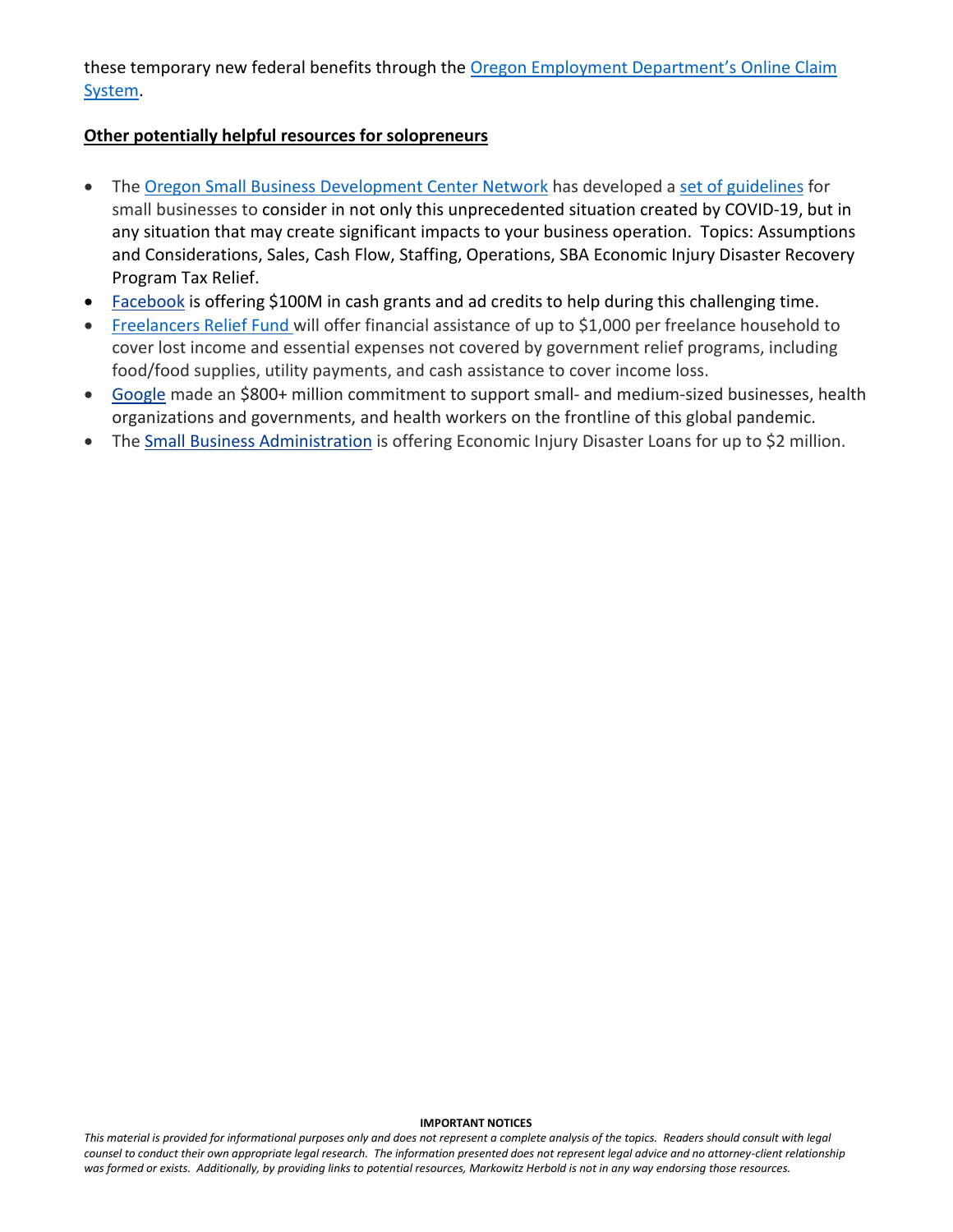

# **MEMORANDUM**

**TO:** Interested Parties

**FROM:** Markowitz Herbold PC

**DATE:** March 22, 2020

**RE:** Addressing challenges to contracts from the COVID-19 pandemic

#### **SUMMARY**

Businesses nationwide are facing severe financial stress from the COVID-19 pandemic. As a result, many may be unable or unwilling to perform their contracts. In some cases, unusual and unexpected circumstances—potentially but not necessarily including the COVID-19 pandemic—can excuse performance of contracts. Many contracts have a "force majeure" clause. Force majeure clauses are designed to excuse performance of contracts in the event of unforeseen circumstances. Even when contracts do not have force majeure clauses, the common law may excuse performance of contracts when circumstances make performance impossible or the purpose of the contract has become nullified by intervening events.

This memorandum provides an overview of law concerning force majeure clauses and the common law affirmative defenses of impossibility, impracticability, and frustration of purpose.

#### **DISCUSSION**

#### **I. Force majeure clauses**

#### **A. Force majeure clauses are designed to excuse performance of a contract in the event of extreme, unforeseen circumstances.**

Force majeure clauses specify unusual conditions which excuse performance. A force majeure clause usually lists a number of events that could excuse performance. The following is an example of a force majeure clause:

> A party shall not be held liable for failure to perform its obligations under this Agreement if such failure is the result of an act of God, such as earthquake, hurricane, flood, or other natural disaster, or in the case of war, action of foreign enemies, terrorist activities, labor dispute or strike, government sanction or regulation, or embargo. The non-performing party must make every reasonable attempt to minimize delay of performance.

The goal of force majeure clauses is to re-allocate the risk of loss if performance becomes impossible or impracticable, especially as a result of an event that the parties could not have anticipated or controlled. "The purpose of a force majeure clause is to only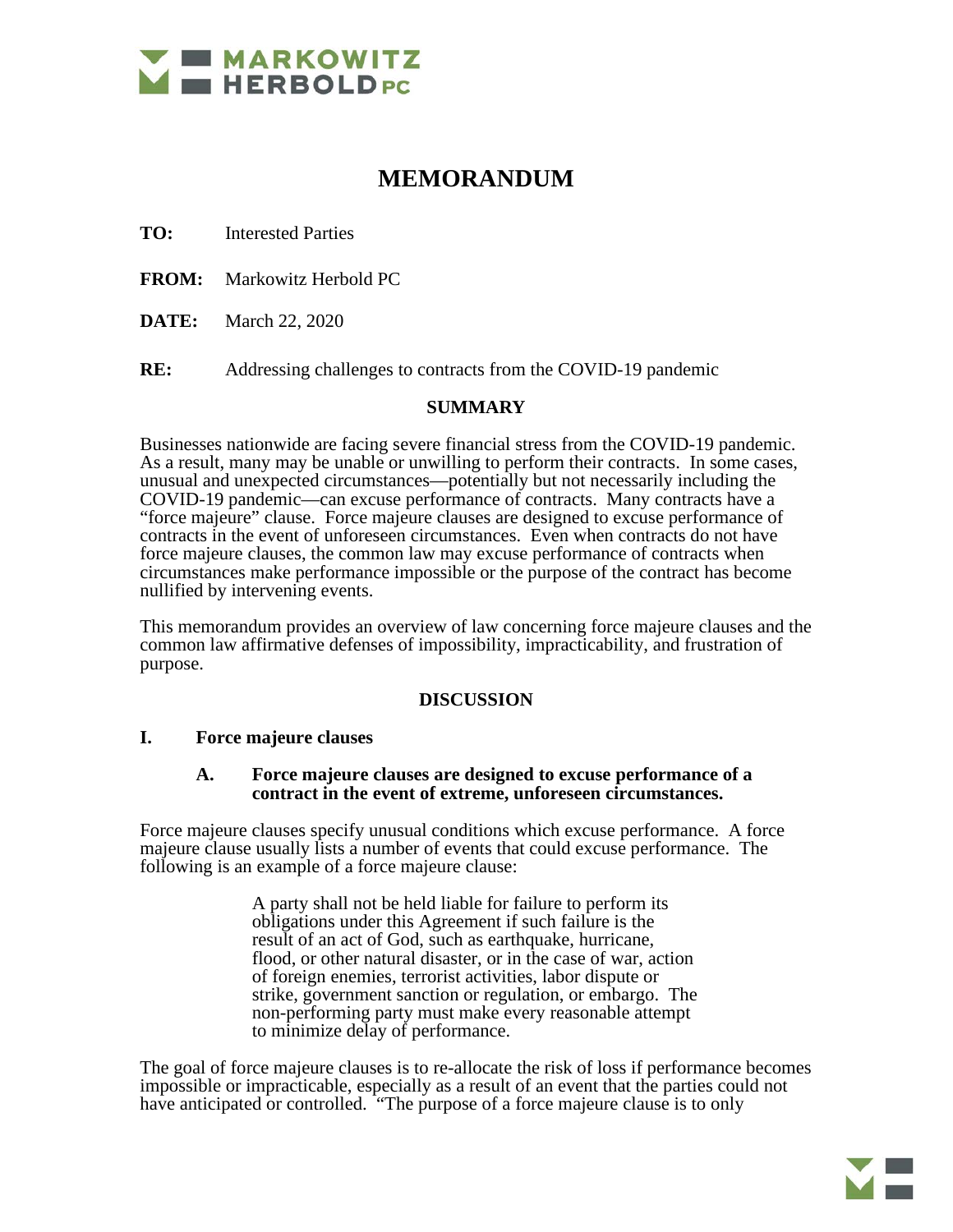discharge a party from liability under the contract because of an event that is extreme, unforeseeable, beyond the control of the party, and without the party's fault or negligence." 102 *Am. Jur. Proof of Facts* 3d 401 (2008) (footnote omitted). If the conditions exist, then the party being excused cannot be held to have breached the contract. *See City of Reedsport v. Hubbard*, 202 Or 370, 387 (1954) (stating suit should have been dismissed because clause excused defendant's performance for circumstances beyond control of defendant, and War Production Board denial that prevented performance expressly fell under that clause).

Force majeure can be used either as a defense to a claim for breach of contract or offensively to terminate a contract.

#### **B. The non-performing party bears the burden of proof and force majeure clauses are narrowly construed.**

The "party who relies on a force majeure clause to excuse performance bears the burden of proving that the event was beyond the party's control and without its fault or negligence." *OWBR LLC v. Clear Channel Commc'ns, Inc.*, 266 F. Supp. 2d 1214, 1222 (D. Haw. 2003).

And, force majeure clauses "are construed narrowly." 30 WILLISTON ON CONTRACTS § 77:31 (4th ed.). "Force majeure clauses are to be interpreted in accord with their purpose, which is 'to limit damages in a case where the reasonable expectation of the parties and the performance of the contract have been frustrated by circumstances beyond the control<br>of the parties." Constellation Energy Servs. of New York, Inc. v. New Water St. Corp., of the parties.'" *Constellation Energy Servs. of New York, Inc. v. New Water St. Corp.*, 146 A.D.3d 557, 558, 46 N.Y.S.3d 25, 27 (N.Y. App. Div. 2017). "Interpretation of force majeure clauses is to be narrowly construed and 'only if the force majeure clause specifically includes the event that actually prevents a party's performance will that party be excused.'" *Reade v. Stoneybrook Realty, LLC*, 63 A.D.3d 433, 434, 882 N.Y.S.2d 8, 9 (2009) (quoting *Kel Kim Corp.*, 519 N.E. 2d at 296). In that case, the court interpreted "governmental prohibitions" in the clause to include a temporary restraining order that prevented performance.

### **C. Courts evaluate three factors when applying force majeure clauses.**

In considering whether a force majeure clause applies, courts analyze the following three factors: First, the court will determine whether the event is listed as an event of force majeure under the contract. 30 WILLISTON ON CONTRACTS § 77:31 (4th ed.) ("What types of events constitute force majeure depend on the specific language included in the clause itself."). If the event is not specifically referenced but there is a catch-all "and other events beyond the parties' control" in the clause, then courts will use common law doctrines to decide whether the event falls within the clause. Second, a court will look to whether the non-performing party should have been able to mitigate non-performance. And third, a court will examine whether the event made performance impossible. (The second and third factors are often merged together.)

*First factor.* If pandemic, epidemic, plague, or public health crisis is mentioned in a list of events that excuse performance, the court will move to the second factor. If it is not, but there is a catch-all phrase such as "and other events beyond the parties' control," the key question will be how to interpret that phrase. Most courts require the non-performing party to demonstrate that the force majeure event was unforeseeable. *Watson Labs., Inc. v. Rhone-Poulenc Rorer, Inc.*, 178 F. Supp. 2d 1099, 1113 (C.D. Cal. 2001) (so holding). If the event was foreseeable, then the force majeure clause will *not* excuse performance. *TEC Olmos, LLC v. ConocoPhillips Co.*, 555 S.W.3d 176, 184 (Tex. App. 2018) ("Because fluctuations in the oil and gas market are foreseeable as a matter of law, it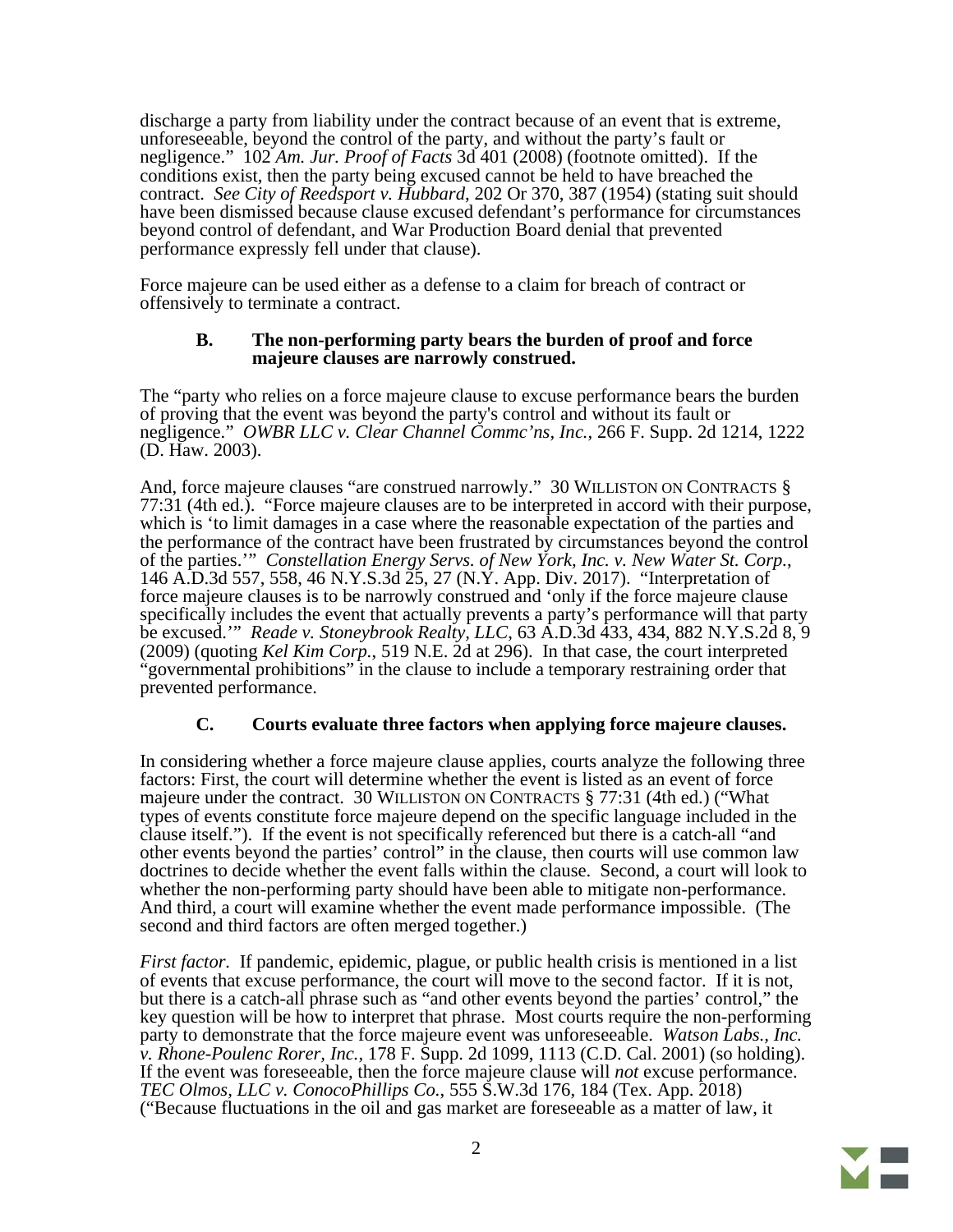cannot be considered a force majeure event unless specifically listed as such in the contract."); *Gulf Oil Corp. v. F.E.R.C.*, 706 F.2d 444, 453 (3d Cir. 1983) ("To support a definition of force majeure in a warranty contract, we must stress the element of uncertainty or lack of anticipation which surrounds the event's occurrence[.]"). Although the majority of courts require the event be unforeseeable, that is not universal. *Sabine Corp. v. ONG W., Inc.*, 725 F. Supp. 1157, 1170 (W.D. Okla. 1989) ("Plaintiff's argument that an event of force majeure must be unforeseeable must be rejected.").

Some courts will apply the doctrine of *ejusdem generis* to interpret a catch-all phrase. Under that doctrine, the court will seek to determine whether the unlisted event is of the same kind as the listed events. *Kel Kim Corp. v. Cent. Markets, Inc.*, 519 NE2d 295, 296–97 (N.Y. 1987) (applying *ejusdem generis* to determine whether force majeure clause applied).

*Second factor.* Some courts will require the non-performing party to attempt performance or mitigate the damages of non-performance to the other party. "To invoke force majeure and excuse performance, the nonperforming party's duty extends to showing what action it took to perform the contract regardless of the occurrence of the excuse." *Gulf Oil Corp. v. F.E.R.C.*, 706 F.2d 444, 452 (3d Cir. 1983).

*Third factor*. Even if a non-performing party can meet the requirement that the event listed in the contract actually occurred, it cannot invoke the force majeure clause if performance is merely impracticable or economically difficult rather than truly impossible. *See Watson Laboratories, Inc. v. Rhone-Poulenc Rorer, Inc.*, 178 F. Supp. 2d 1099, 1110 (C.D. Cal. 2001) (applying California law to deny defense based on force majeure clause because performance was merely difficult, not impossible); *Sause Bros. Ocean Towing Co., Inc. v. Gunderson, Inc.*, 265 Or. 568, 581 (1973) (regardless of whether the force majeure event happened, the non-performance was caused by a different event and clause did not apply); *Constellation Energy Servs. of New York, Inc. v. New Water St. Corp.*, 146 A.D.3d 557, 559 (N.Y. App. Div. 2017) (although event occurred, defendant still must prove "that its failure to [perform] was an unavoidable result of [Hurricane Sandy.]"). "California law requires a promisor invoking a force majeure clause to show 'that, in spite of skill, diligence and good faith on his part, performance became impossible or unreasonably expensive.'" *Jin Rui Grp., Inc. v. Societe Kamel Bekdache & Fils S.A.L.*, 621 F. App'x 511, 511 (9th Cir. 2015) (unpublished) (citing California law that quoted *Corbin on Contracts* § 1342).

## **II. Common law affirmative defenses**

If the force majeure clause does not apply, the courts may still allow the non-performing party to contend that the common law affirmative defenses apply. *See Kel Kim Corp.*, 519 N.E.2d at 296 (addressing common law impossibility defense while also addressing force majeure clause).

## **A. Impossibility of performance**

Under the doctrine of impossibility of performance, a defaulting party's performance under the contract is excused when, without any fault of that party, performance becomes impossible due to an unforeseen event that was beyond the control of the parties. The general rule is "where, after the formation of a contract facts that a promisor had no reason to anticipate, and for the occurrence of which he is not in contributing fault, render performance of the promise impossible, the duty of the promisor is discharged, unless a contrary intention has been manifested[.]" *Restatement (First) of Contracts* § 457 (1932).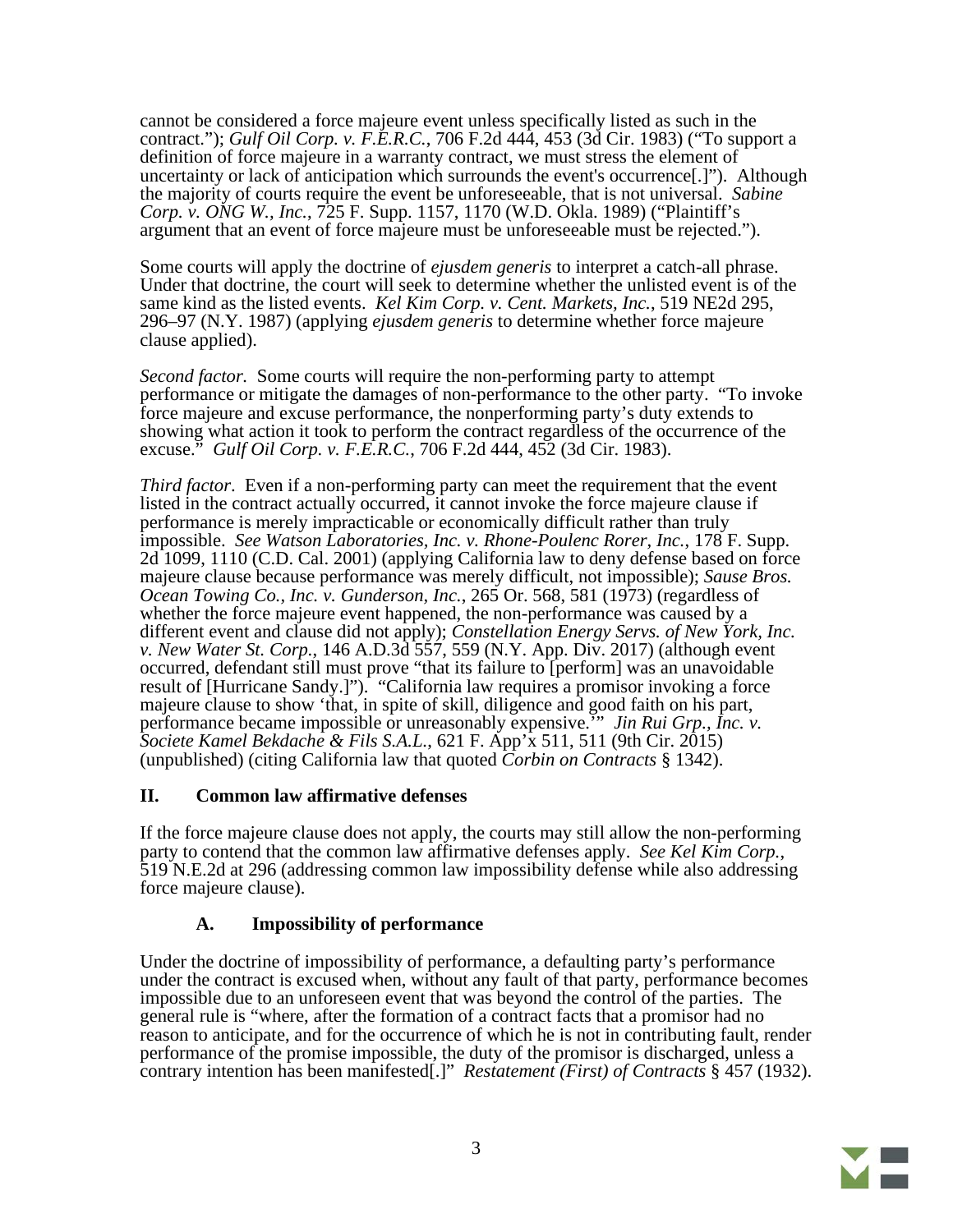A clearer formulation of the impossibility doctrine comes from the Southern District of New York, citing both New York and federal precedent.

> [A] breach can be excused—and liability extinguished—if the breaching party can show that performance was impossible on account of a "supervening event" whose "non-occurrence of that event [was] a 'basic assumption' on which both parties made the contract."

To sustain an impossibility defense, the "supervening event" must have been "unanticipated" by the parties. As the [U.S.] Supreme Court has explained, if an event "was foreseeable," it "should have been [provided] for it in the contract, and the absence of such a provision gives rise to the inference that the risk was assumed" by the party whose performance was frustrated. In other words, an impossibility defense only excuses non-performance if the "unanticipated event [ ] could not have been foreseen or guarded against in the contract."

*World of Boxing LLC v. King*, 56 F. Supp. 3d 507, 512 (S.D.N.Y. 2014) (Scheindlin, J.) (citations and footnotes omitted; rejecting boxing promoter's impossibility defense where his boxer failed to perform due to failed drug test). The court also clarified that "improbable" does not meet the standard of "unanticipated." "What the case law has in mind, however, are not improbable events, but events that fall outside the sphere of what a reasonable person would plan for." *Id.* at 514.

### **1. Impossibility due to disease.**

There are a few cases that address impossibility of performance due to disease. In *Lakeman v. Pollard*, 43 Me. 463 (1857), a worker left his employment at roughly the mid-point of the timber sawing season. He sued for *quantum meruit* for the labor he supplied before he quit due to fear of a nearby cholera outbreak. The defendant contended it did not have to pay because the plaintiff breached the contract by quitting four months early. The jury returned a verdict for the laborer, and the court affirmed. The court discussed that impossibility would excuse performance, "[i]f the fulfillment of the plaintiff's contract became impossible by the act of God, the obligation to perform it was discharged." The court then stated that "[w]hen the laborer has adequate cause to justify an omission to fulfill his contract, such omission cannot be regarded as his fault. Whether or not the plaintiff had such cause was a question of fact, to be determined by the jury, upon the evidence." *Id.* at 467.

In 1874, a New York federal court allowed a defense of impossibility of performance due to an epidemic among horses. *Coombs v. Nolan*, 6 F.Cas. 468 (S.D.N.Y. 1874). Plaintiffs sued for damages because defendants were unable to timely unload a cargo ship. Defendants asserted the defense of impossibility because an epidemic made it impossible for several days to procure the necessary draft horses to pull the winch to lift and unload the granite from the boat and to cart it away. *Id.* at 468. The defendants eventually were able to hire horses at three-times the usual price. The court dismissed the claim and concluded that it was "a delay caused by an act of God," and, thus, "each party must bear the loss he has suffered[.]" *Id.* at 468-69.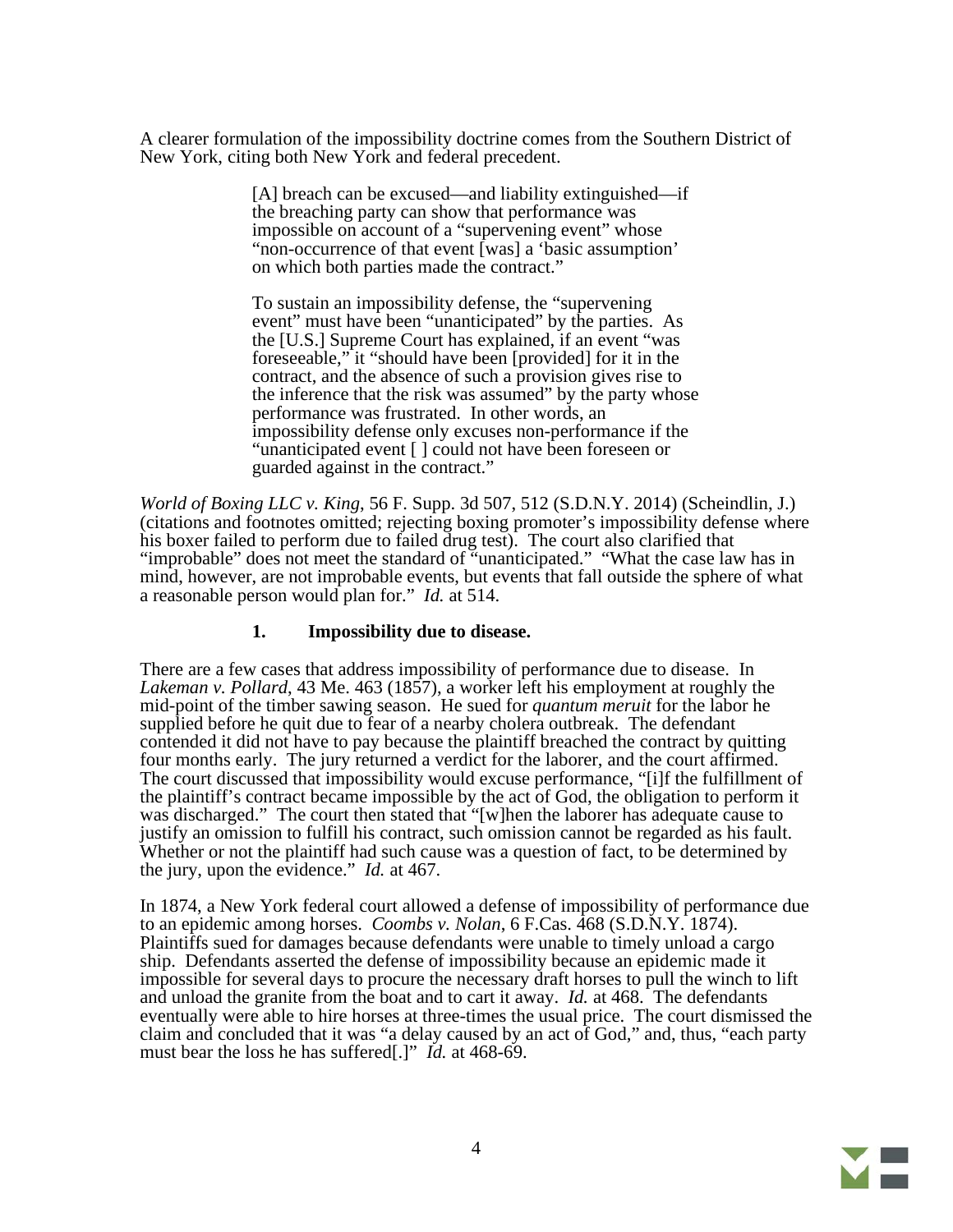### **2. Impossibility due to government acts.**

Government decrees, such as a "shelter in place" order, create another type of impossibility defense. An act (taken after contract execution) of government that makes performance illegal or impossible is generally a valid defense, assuming that the government act is the actual cause of non-performance. "Whether predicated on a contractual provision or simply on the common law defense of impossibility these decisions indicate in the clearest terms that fundamentally coercive acts of Government, whatever their form, constitute an excuse for breach." *E. Air Lines, Inc. v. McDonnell Douglas Corp.*, 532 F.2d 957, 994 (5th Cir. 1976) (citing cases).

Like other impossibility cases, affirmative defenses based on acts of government require that the defendant's performance must be actually or nearly impossible. *Elmira Lumber Co. v. Owen*, 96 Or. 127, 133 (1920) (negating impossibility defense where the defendants were unable to obtain a right of way by negotiation when they could have used eminent domain and stating "'it must appear obviously impossible of performance in the nature of things by any one'"; citation omitted).

#### **B. Impracticability**

For contracts for the sale of goods, the UCC applies, and the affirmative defense under the UCC is "impracticability." UCC § 2-615 provides for an impracticability defense based on "occurrence of a contingency the non-occurrence of which was a basic assumption on which the contract." The provision states:

> Except so far as a seller may have assumed a greater obligation and subject to the preceding section on substituted performance:

(a) Delay in delivery or non-delivery in whole or in part by a seller who complies with paragraphs (b) and (c) is not a breach of his duty under a contract for sale if performance as agreed has been made impracticable by the occurrence of a contingency the non-occurrence of which was a basic assumption on which the contract was made or by compliance in good faithwith any applicable foreign or domestic governmental regulation or order whether or not it later proves to be invalid.

(b) Where the causes mentioned in paragraph (a) affect only a part of the seller's capacity to perform, he must allocate production and deliveries among his customers but may at his option include regular customers not then under contract as well as his own requirements for further manufacture. He may so allocate in any manner which is fair and reasonable.

(c) The seller must notify the buyer seasonably that there will be delay or non-delivery and, when allocation is required under paragraph (b), of the estimated quota thus made available for the buyer.

Thus, three conditions must be met under § 2-615 before performance can be excused: (1) a contingency must occur, (2) the performance must be made "impracticable" (not just "impractical" but the higher standard of "impracticable"), and  $(3)$  the non-occurrence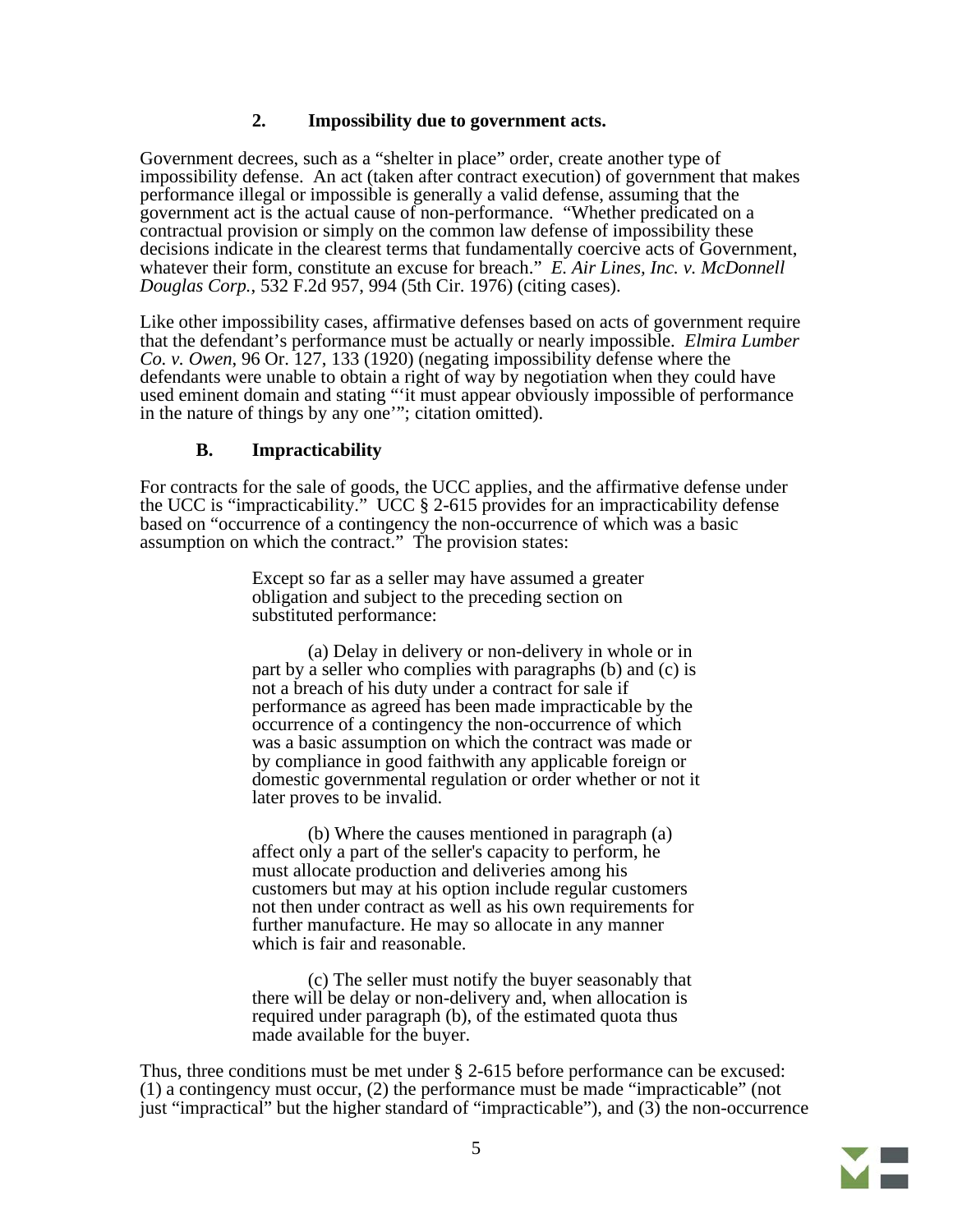of the contingency must have been a basic assumption on which the contract was made. Ronald A. Anderson, 4 *Anderson on the Uniform Commercial Code* § 2-615:40 at 632-33 (footnote omitted).

This UCC section parallels the common law defense of impracticability. The Restatement of Contract provides that something "well beyond the normal range" is required to trigger the defense:

> "[I]mpracticability" means more than "impracticality." A mere change in the degree of difficulty or expense due to such causes as increased wages, prices of raw materials, or costs of construction, unless well beyond the normal range, does not amount to impracticability since it is this sort of risk that a fixed-price contract is intended to cover. Furthermore, a party is expected to use reasonable efforts to surmount obstacles to performance . . . , and a performance is impracticable only if it is so in spite of such efforts."

*Restatement (Second) of Contracts* § 261 cmt. d (1981). In addition to extreme hardship that could not be mitigated, the non-performing party must also prove that an epidemic like COVID-19 and the response to it were not foreseeable. *See Smith Tug & Barge Co. v. Columbia-Pacific Towing Corp.*, 250 Or. 612, 643 (1968) ("The contingency in the instant case is so obvious and material that the absence of any contractual provision concerning such contingency most probably indicates a willingness to assume the risk of the nonoccurrence of the contingency and an adjustment of the consideration to reflect the assumption of the risk").

Under both the UCC and common law, "[i]ncreased cost alone does not excuse performance [under U.C.C. § 2-615] unless the rise in cost is due to some unforeseen contingency which alters the essential nature of the performance." 4 *Anderson on the Uniform Commercial Code*, *supra*, § 2-615:1 at 615 (1997 ed.) (quoting official commentary to U.C.C. § 2-615). In other words, "[t]he mere fact that performance becomes more expensive does not in itself excuse performance under UCC § 2-615." *Id.* § 2-625:58 at 640 (footnote omitted). Also, "the exemptions of this section do not apply when the contingency in question is sufficiently foreshadowed at the time of contracting to be included among the business risks which are fairly to be regarded as part of the dickered terms, either consciously or as a matter of reasonable, commercial interpretation from the circumstances." *Id.*, § 2-615:1 at 616 (quoting official commentary to UCC § 2-615). Under the UCC, "[t]he defense of impracticability requires a wholly unexpected contingency." *Id.* § 2-615:47 at 636 (footnote omitted). "Unexpected difficulties and expenses do not excuse performance of a contract unless so extreme that a practical impossibility exists resulting in a hardship so extreme as to be outside any reasonable contemplation of the parties." *Id.* § 2-615:56 at 639 (footnote omitted). Similarly, the Ninth Circuit holds that "Section 2-615 applies only when the events that made the performance of the contract impracticable were unforeseen at the time the contract was executed." *Interpetrol Bermuda Ltd. v. Kaiser Aluminum Int'l Corp.*, 719 F.2d 992, 999 (9th Cir. 1984) (applying Texas law).

## **C. Frustration of Purpose**

The difference between impossibility and frustration of purposes is that under the latter doctrine, performance is still possible, but it is now pointless in terms of the original purpose of the contract. For example, if person A agrees to lease her apartment in New York City on Fifth Avenue to person B so that B can watch the St. Patrick's Day Parade,